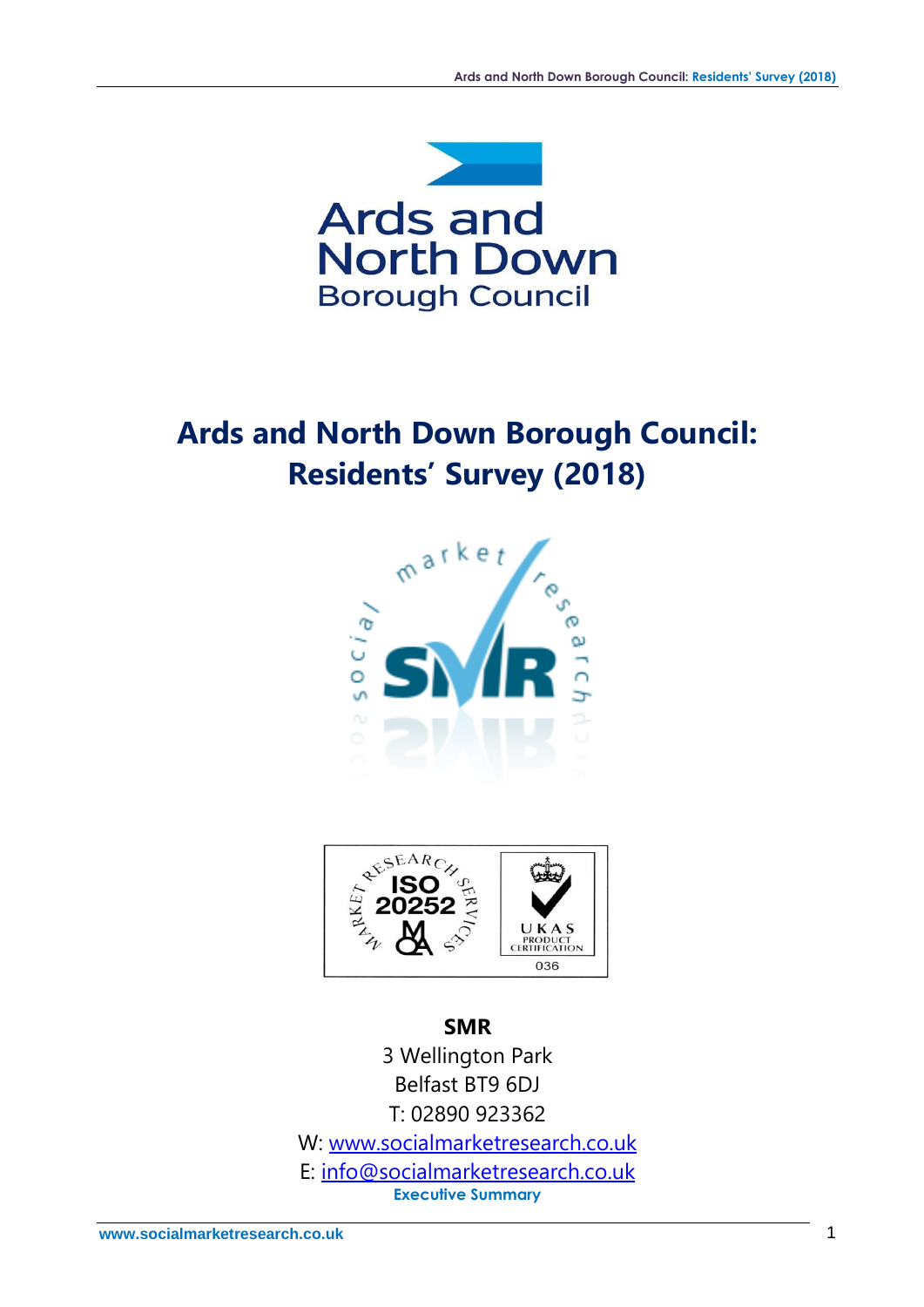The report presents the findings from a survey of residents of Ards and North Down Borough Council. The survey was undertaken in July 2018 and is based on a representative sample of 1035 residents covering all areas of the Borough. The survey was conducted on a faceto-face basis and accordance with the ISO20252 Standard.

# **Key Conclusions**

- Residents report a high level of satisfaction with the Council, with the Council scoring significantly better that the average for all GB Councils. This high level of satisfaction is further evidenced by high levels of satisfaction for specific services, with the overwhelming majority of residents having used a Council service in the last 12 months;
- A significant number of residents' report having had contact with the Council, and regardless of the type of contact (e.g. phone, face to face etc.), their contact experience has been a positive one. ;
- The Council website is an important resource for residents with those using it doing so to either get information on a Council service or opening times. In the overwhelming majority of cases residents using the website are able to find the information they are looking for with residents also reporting a high level of satisfaction with the website;
- The survey has found a high level of internet use among residents with most using social media platforms as well as mobile phone apps. It should be reassuring for the Council that most residents are supportive of the Council making more services accessible online. Although a majority of residents indicate that they are likely to engage in online transactions to avail of Council services, there are some groups of residents *(e.g. older residents and those with a disability)* who are more resistant to any potential changes in this area;
- The evidence from this survey shows that resident participation in Council consultations is limited. Moving forward, residents most commonly would prefer for the Council to engage with them using online approaches, although the Council newsletter is the preferred option for the Council communicating with them to let them know what is going on across the Council;
- Relative to other Councils in GB, residents in Ards and North Down reported a significantly higher level of satisfaction with how the Council engages with them, with most of the view that the Council keeps them well informed about the services and benefits it provides. This positive sentiment is consistent with overall perception of the Council *('busy', 'good', 'helpful' etc.),* with most giving a positive response when asked about the Council's overall reputation, and the Council providing value for money;
- Finally, residents are positive in their assessment of their local area as a place to live *(significantly higher than the GB average),* with attracting jobs, investment and the local economy seen as the top priority for the Council moving forward. However, set aside this there is a significant number of residents reporting problems associated with dog fouling and litter in their local area.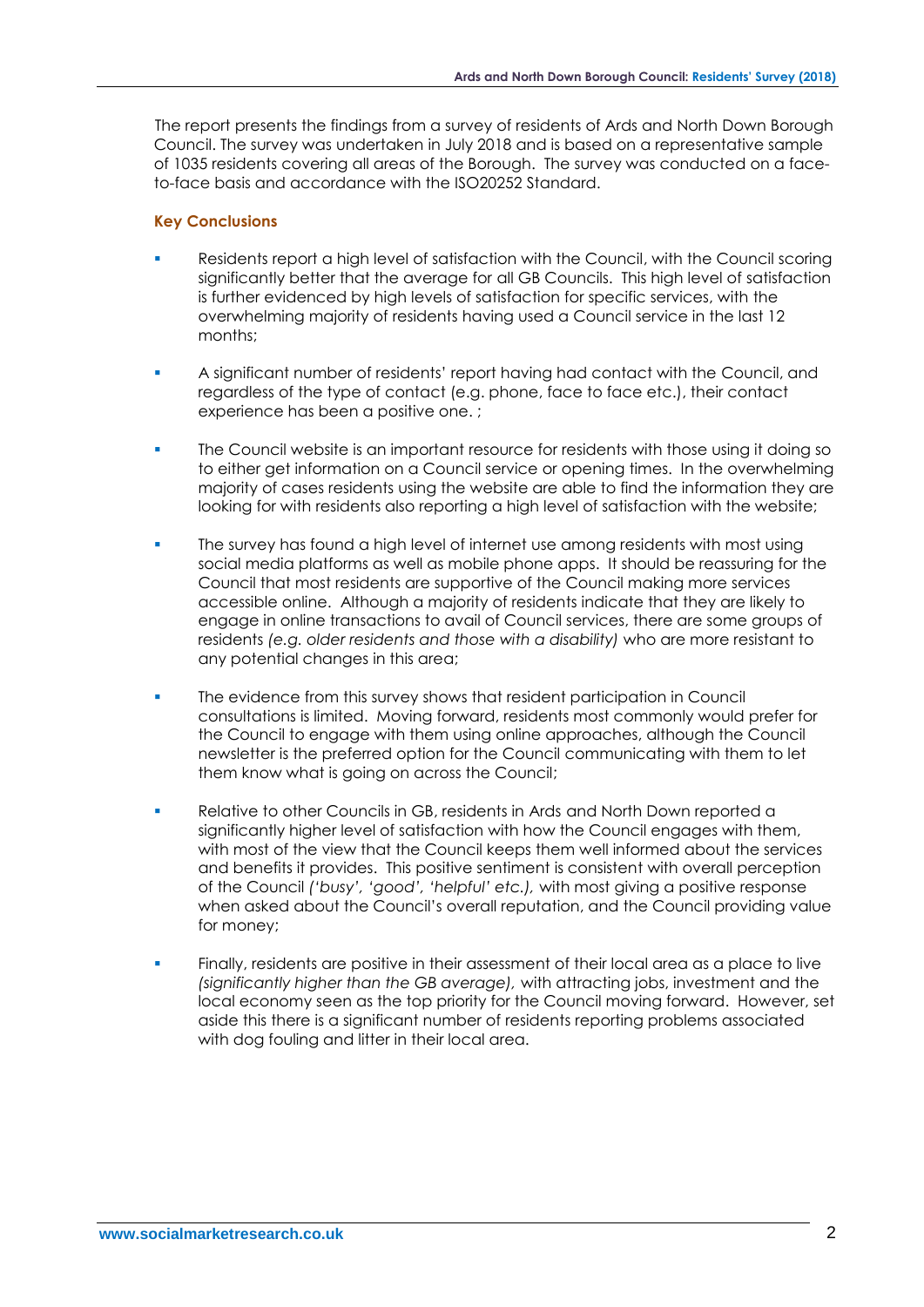## **Findings**

#### **Overall Satisfaction**

- 83% of residents are satisfied with the Council overall, with 15% neither satisfied nor dissatisfied, 1% dissatisfied and 2% answering 'don't know';
- The most common suggestions for Council improvement included: cleaner streets, parks and paths (9%); regular upkeep of green areas [7%] (e.g. grass, weeds, hedges etc.); and, reducing or lowering rates (4%).

#### **Awareness of Council Services**

- 84% of residents were aware that the Council provides waste and recycling services, with similarly higher numbers aware that the Council is responsible for play parks and open spaces (78%), licensing (78%) and leisure centres (76%);
- Economic development services (40%) and visitor information centres (46%) recorded the lowest levels of resident awareness;
- 62% of residents incorrectly believe that the Council is responsible for street lighting, with more than half believing that the Council is responsible for road maintenance (56%);
- Out of the 21 service areas *(both Council and non-Council provided)* listed in the questionnaire, residents correctly listed 13 on average *(i.e. correctly said that the specific service is provided either by the Council or another provider).*

## **Use of Council Services**

- 90% of residents had used at least one Council service in the last 12 months;
- The most commonly used Council services in the last 12 months included: waste and recycling services (57%); play parks and open spaces (51%); carparking (49%); and, leisure centres (43%);
- 1% of residents had used the Council's economic development service, with 3% having used the Council's building control service;
- On average, residents used 3.4 Council services in the last year with particular groups of residents significantly more likely to have used services (e.g. those aged 35-59).

#### **Satisfaction with Council Services**

Residents using Council services reported relatively high levels of satisfaction, with the highest level of satisfaction recorded for environmental health (100%), with a relatively lower level of satisfaction recorded for building control (74%);

# **Recycling**

- 69% rated their commitment to recycling as high, 24% as medium and 7% as low;
- 83% of residents said they are confident that they put different waste materials in the right bins, with 17% saying they are not confident they do so;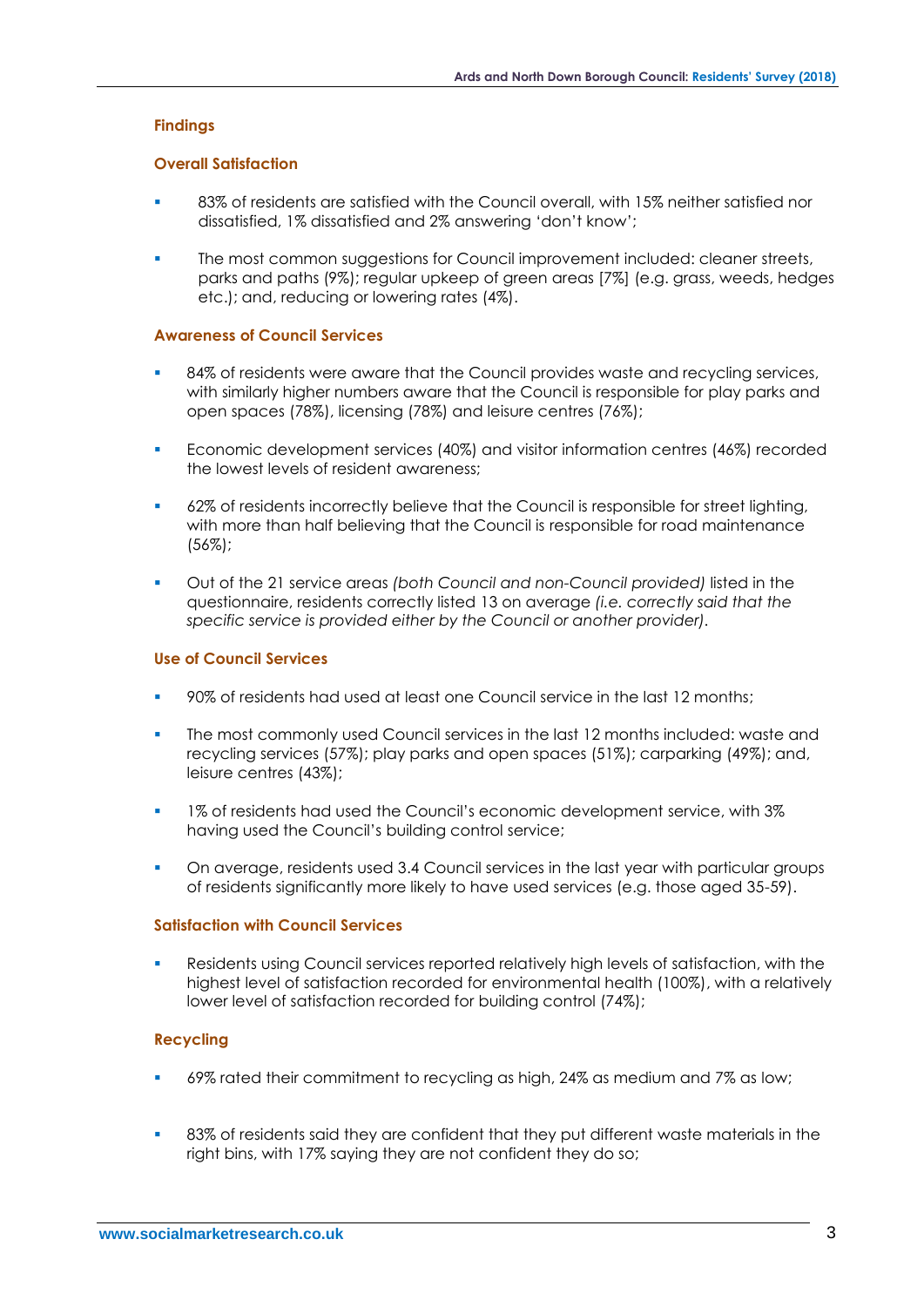Laziness (15%) and a lack of information on when to leave out recycling bins or what to put in bins (10%), were seen by residents as the single biggest barriers to residents' recycling more.

## **Contact with the Council**

- 28% of residents had contacted or made an enquiry to the Council in the last 12 months, with phone contact accounting for approximately two out of three (64%) contacts;
- 87% rated their most recent contact as either 'excellent' or 'good', 11% 'fair' and 3% 'poor'.

### **Broadband and Online Activity**

- 88% of residents said their home is connected to broadband;
- 80% of those connected to broadband rated the quality of coverage as 'excellent' or 'good';
- 72% use the internet daily, with most (65%) using mobile phone apps at least daily and 69% using Facebook daily.

### **Council Website**

- 24% had visited the Council website in the last 12 months, with the most common reasons for doing so including: getting information on a Council service (56%) and to find out about opening times (44%);
- 44% of those visiting the Council website to get information on services did so to get information on waste and recycling services, 20% to get information on leisure centres and 13% for licencing related information;
- 96% were able to find the service-related information they were looking for;
- 94% of visitors to the website were satisfied with it.

# **More Council Services being Available Online and Other Options**

- 78% are supportive of the Council making more of its services available online, with 69% saying they would be likely to engage in online transactions to avail of Council services;
- 26% were supportive of the Council improving accessibility to services via one-stopshops, 24% suggested improved online services and 23% suggested that Council services could be more accessible if they were available outside of normal hours.

#### **Consultations, Communication, Perception and Engagement**

- 3% had taken part in Council consultations, with most of those who did rating their experience as either 'excellent' or 'good';
- 46% would like the Council to consult with them in the future using online methods, with 26% preferring the Council newsletter and 11% by letter;
- 74% said they find it easy to get information on Council services or initiatives, with 3% finding it difficult and 23% answering 'don't know';